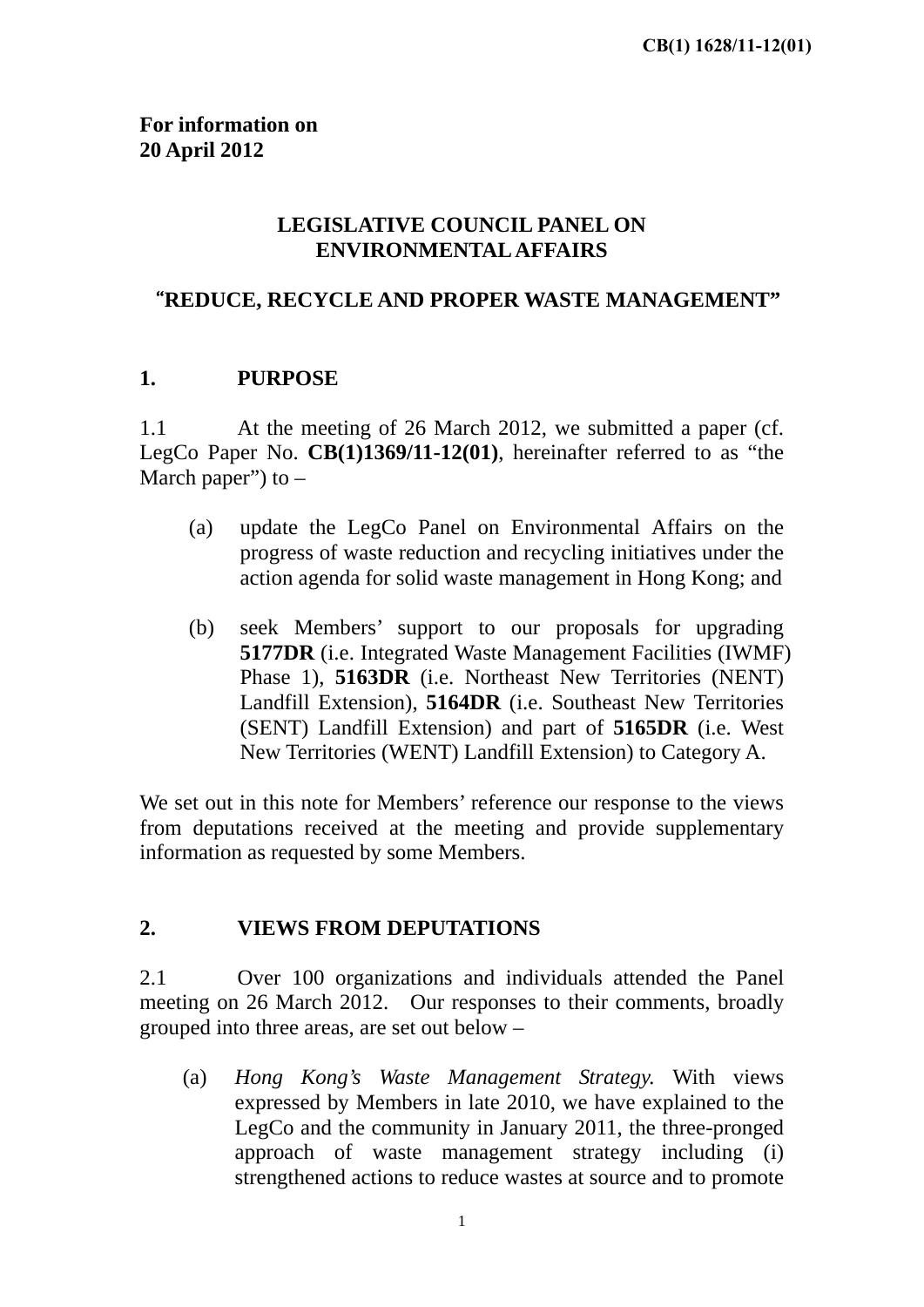waste recycling, (ii) introduction of modern technologies to upgrade our waste treatment capability, and (iii) timely extension of landfills, is necessary for effective tackling of our waste problem. This approach is in line with the experience of sustainable waste management of many other modern cities in the world.

- A series odour problem. (b) *Odour Problem of the SENT Landfill.* We have closely monitored and implemented a wide range of measures to address odour complaints related to SENT Landfill. of enhanced control measures have been implemented since 2008. At an additional capital cost of about \$80 million, these measures include minimising the active waste tipping area, covering the tipping area with soil and then Posi-Shell Cover (a cement-based material) at end of the daily waste reception process, covering the non-active tipping areas with impermeable synthetic liners or Posi-Shell Cover, installing additional landfill gas extraction wells, pipes and flaring units to collect and treat landfill gas, setting up deodourisers, etc. Moreover, electronic odour detection systems (i.e. electronic nose) have been installed for close monitoring of any odour issues. Upon commissioning of the Sludge Treatment Facility (STF) in 2013, odourous sewage sludge would no longer be landfilled. Furthermore, under our current proposal, the SENT Landfill Extension will be designated to receive odourless construction waste only. The planned extension, if materialized, could fully address community's concern on the
- paper. The moving grate incineration technology has been odour problem. (c) *Technology and Site Selection for IWMF Phase 1*. The current proposal of adopting the advanced moving grate incineration technology is the outcome of a detailed technology review process – see section 4.1.1.2 of the March well proven as a mainstream waste treatment technology which has been used in over 900 MSW treatment facilities in over 20 countries with more than 100 years operational experience. The technology has been popular worldwide for its environmental performance, technological soundness, reliability, operation adaptability in waste treatment and cost effectiveness. It is also an evolving technology that can meet the increasingly stringent prevailing environmental standards. The justifications for site selection have been set out in section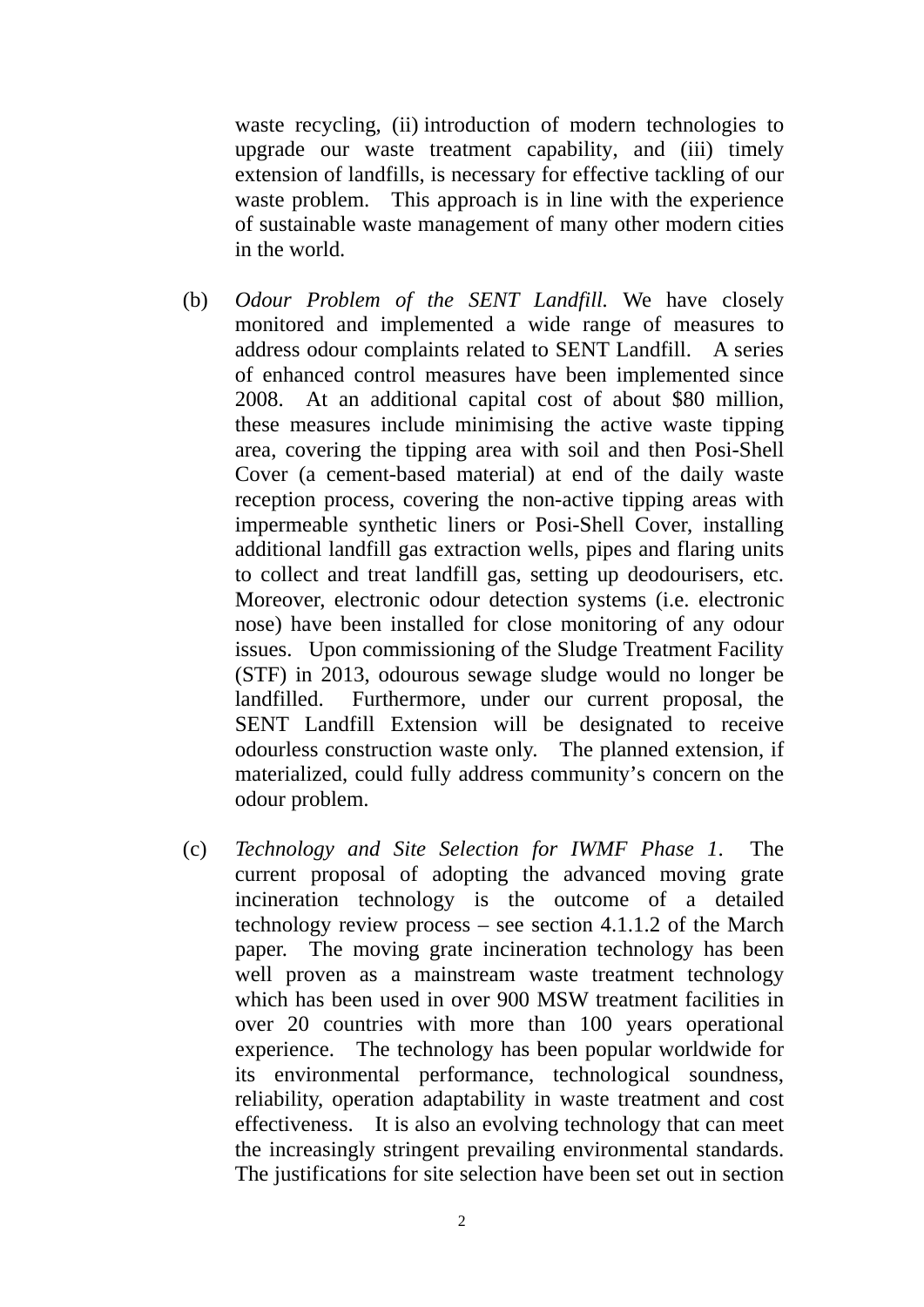#### 4.1.1.3.5 of the March paper.

#### **3. MODERN WASTE TREATMENT FACILITIES STILL NEEDED EVEN WITH MSW CHARGING IN PLACE**

3.1 At the meeting of 26 March 2012, we advised this Panel that by 2018, assuming zero growth in waste generation and an MSW recovery rate at 55%, there would still be *about 8,500 tonnes* of solid waste (comprising municipal solid waste (MSW), construction waste and other wastes) to be landfilled on a daily basis even after the implementation of producer responsibility schemes and the commissioning of the modern waste treatment facilities. In other words, without IWMF Phase 1 which would have a 3000-tpd capacity, the waste burden on our landfills could be as much as 11,500 tpd of which about 8,000 tpd is MSW.

3.2 Progressive implementation of other waste reduction initiatives could further lessen our waste burden. It is for this reason that we launched the public consultation on MSW charging which was just completed on 10 April 2012. We are now reviewing the feedback received during the public consultation. The experience of Taipei City and Seoul has demonstrated the substantial potential waste reduction benefits that could be achieved through successful charging. In both cities, several years of intensive preparation preceded full implementation of waste charging. We note that waste disposal dropped by  $30\%$ <sup>1</sup> in the initial period after putting in place a quantity-based charging system. We shall continue to engage the community in discussing a feasible model for Hong Kong's waste reduction strategies based on the analysis of the consultation result. Notwithstanding the substantial waste reduction benefits that it could potentially bring about, MSW charging alone could not provide an adequate solution for our waste problem: even after translating the magnitude of reduction in Taipei City and Seoul in the Hong Kong context, if IMWF Phase 1 is not commissioned as planned, there would still be *about 9,000 tonnes* 2 of waste to be landfilled by 2018 every day. This reinforces our message at the meeting on 26 March 2012 that no modern city in the world could resolve its waste problem solely through waste reduction and recovery. Taking

<sup>&</sup>lt;u>.</u> 1Figure for reduction in domestic waste disposal; we assume that the same magnitude of reduction could be achieved for commercial and industrial waste.<br>Waste reduction achieved in Taipei City and Seoul has grown over time after the implementation

 of MSW charging to say 60% cumulative in 10 years. Even if we take this factor into account as well, our waste burden would still be about 7,000 tpd in the long term.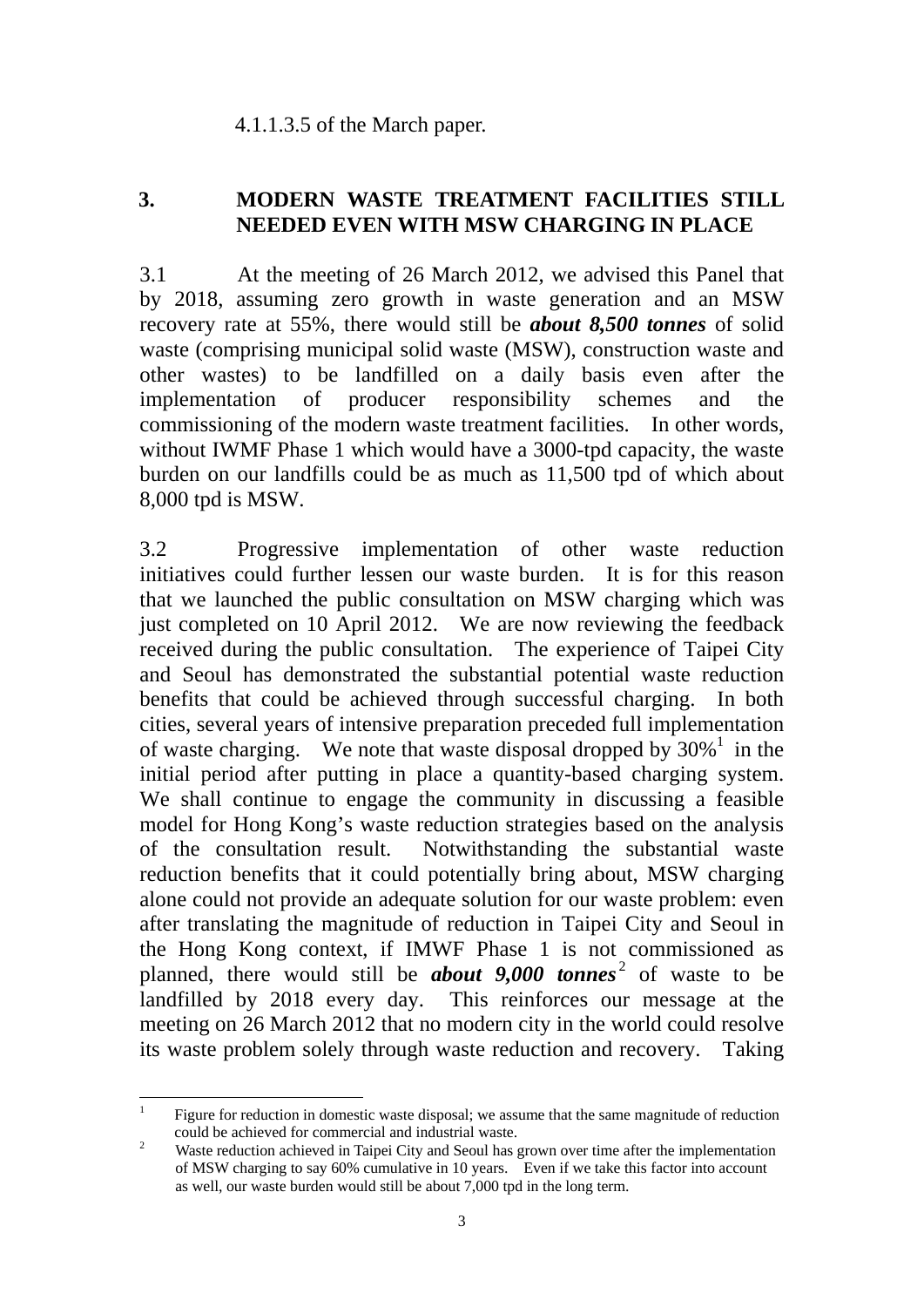Taipei City as an example, while their waste disposal rate has reduced significantly upon the implementation of a quantity-based charging system and complementary measures about 10 years ago, it still operates three incinerators with a total capacity of 4,200 tonnes per day (tpd) in Taipei City area. With increasing waste recovery rate, Taiwan has reinforced that incineration would be their primary measure in waste treatment, supplemented by landfilling. At present there are a total of 24 waste-to-energy incineration facilities over Taiwan, serving a population of 23 million.

3.3 As such, while we proceed with various waste reduction initiatives, we still have to take urgent action to ensure timely development of proper waste treatment facilities, which is exacerbated by the exhaustion of the three existing landfills in 2014, 2016 and 2018. LegCo's funding approval for various facilities and landfill extensions is needed for the necessary project planning and implementation procedures to commence in time. Depending on the complexity and scale of the facilities concerned, lead time of **two to seven years** (e.g. up to seven years for IWMF Phase 1) is involved for undergoing the due procedures for the selection of competent contractors in open, competitive and fair process, as well as for the detailed project design, construction and commissioning. All these waste treatment projects should be pursued as a package and be considered now; and any delay would seriously impact on the ability of Hong Kong to handle waste and maintain its environmental hygiene expected of an international city.

### **4. SUPPLEMENTARY INFORMATION RELATING TO THE FOUR FUNDING APPLICATIONS**

### **4.1 5177DR: IWMF Phase 1**

4.1.1 Project Cost

4.1.1.1 Members would like to have clarifications on the estimated cost of \$11.38 billion in September 2011 prices (or \$14.96 billion in money-of-the-day prices) with reference to the details of the proposed IWMF Phase 1. The latest project estimate has taken into account detailed project design, including measures to achieve the highest environmental performance and health standards. At a more detailed level, it has taken into account and reflected –

(a) the findings and recommendations of the latest engineering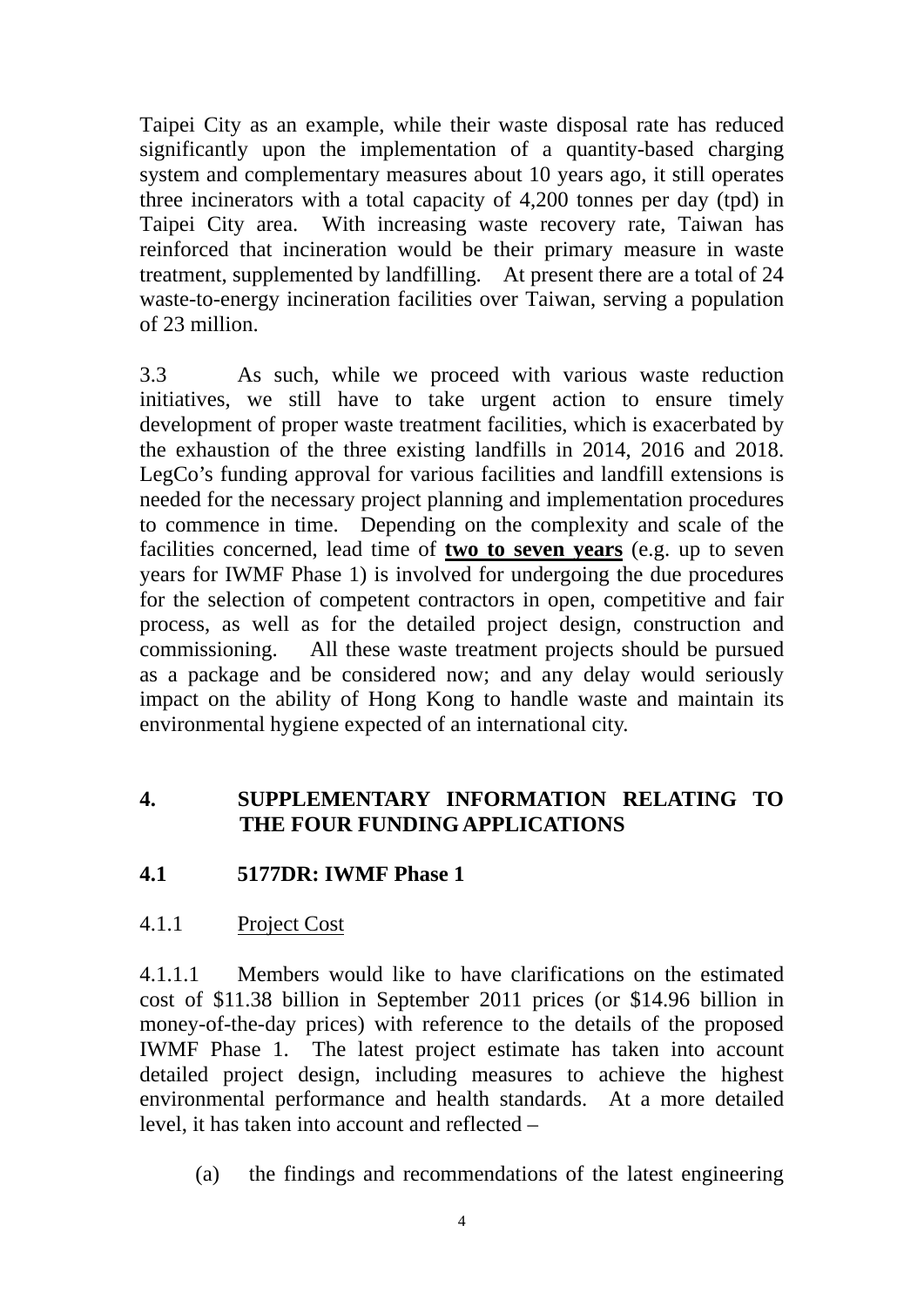and EIA studies, which commenced in late 2008 and only substantially completed in early 2012, as well as the latest market prices of such facilities, having regard to the recent quotations received;

- (b) - reliable and safe operation, including the state-of-the-art, advanced and proven environmental control systems and additional green features incorporated in the project to achieve high environmental performance and
	- (i) advanced flue gas treatment system to meet the most stringent international standards (ie the European Union emission standards), together with sufficient stand-by flue gas treatment system to ensure reliable and effective operation of the air cleansing system. With the additional measure to reduce nitrogen dioxide using selective catalytic reduction system, the environmental performance of the proposed IWMF would be better than the European Union emission standards;
	- (ii) modern desalination plant to provide a sustainable potable water supply for use in the plant and for SKC;
	- (iii) advanced wastewater treatment plant to recycle wastewater for reuse in the plant and irrigation;
	- (iv) comprehensive landscaping to achieve vertical and horizontal greening in all buildings and for blending with the environment;
	- (v) Environmental Education Centre to showcase state-of-the-art technology and environmental protection measures;
	- (vi) state-of-the-art waste-to-energy system to harness the renewable energy and reduce greenhouse gas emission from power generation; and
	- (vii) comprehensive environmental monitoring and environmental and safety management;
- (c) the substantial increase in construction tender prices and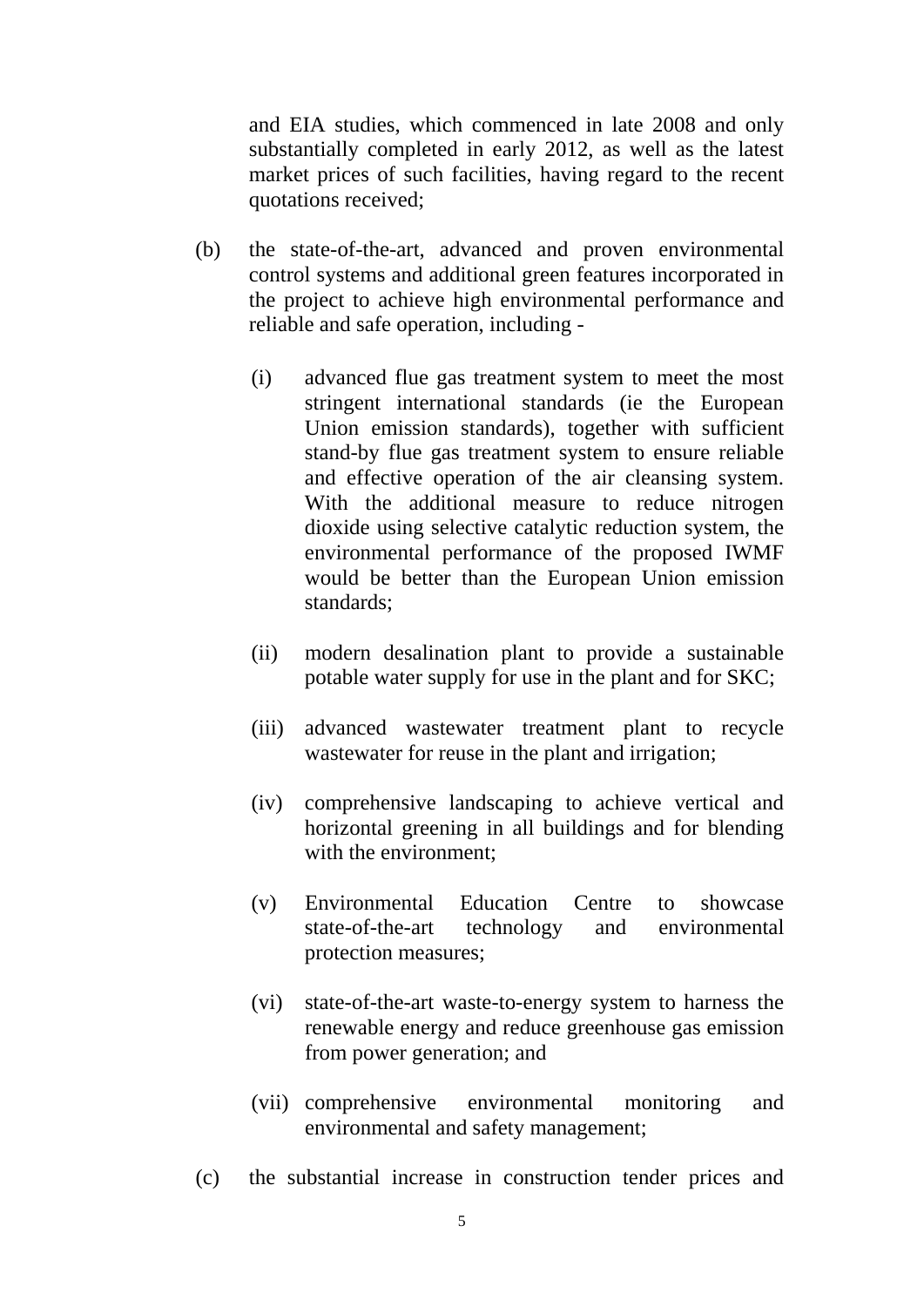building material prices in recent years. For instance, over the period from 2003/04 to 2011, the Building Works Tender Price Index has increased by 100%. The price of steel, the major materials for the incinerator building and furnaces of the IWMF Phase 1, has increased significantly by 150% to 250% over the period from 2002-03 to 2008-2011 as indicated from the cost of material index; and

(d) the cost of building the facility on an artificial island involving reclamation works, berths and seawall construction, sub-marine cables, resulting in an additional cost of about \$2.4 billion.

4.1.1.2 The estimated project cost of the IWMF Phase 1 near SKC is comparable to other waste-to-energy plants of similar scale, technology level and treatment capacity overseas meeting the European Union standards, such as the one in Amsterdam which has a treatment capacity of 2,400 tpd (one-fifth less than the proposed IMWF Phase I) and cost about \$9 billion (in 2011 prices).

4.1.1.3 The IWMF will meet the most stringent international standards with additional measures and safeguards incorporated so as to ensure that the health of nearby residents would not be adversely affected and high environmental performance can be achieved. Specific measures that could address concerns about air pollution and human health impacts include –

- (a) Advanced air pollution control system will be installed to ensure that emissions from the IWMF stacks will meet the European Union standard for MSW incinerators, which is the most stringent standard in force internationally. Details of the standard are given at Annex A.
- from the IWMF are insignificant. These findings have been (b) A transparent system will be set up to provide the public with emission monitoring data (mostly real time) of the IWMF. In fact, according to the human health impact assessment in the EIA, the cancer risk is within the screening level adopted by the United States Environmental Protection Agency, and the cumulative acute non-carcinogenic health impacts arising reviewed and agreed independently by the Department of Health.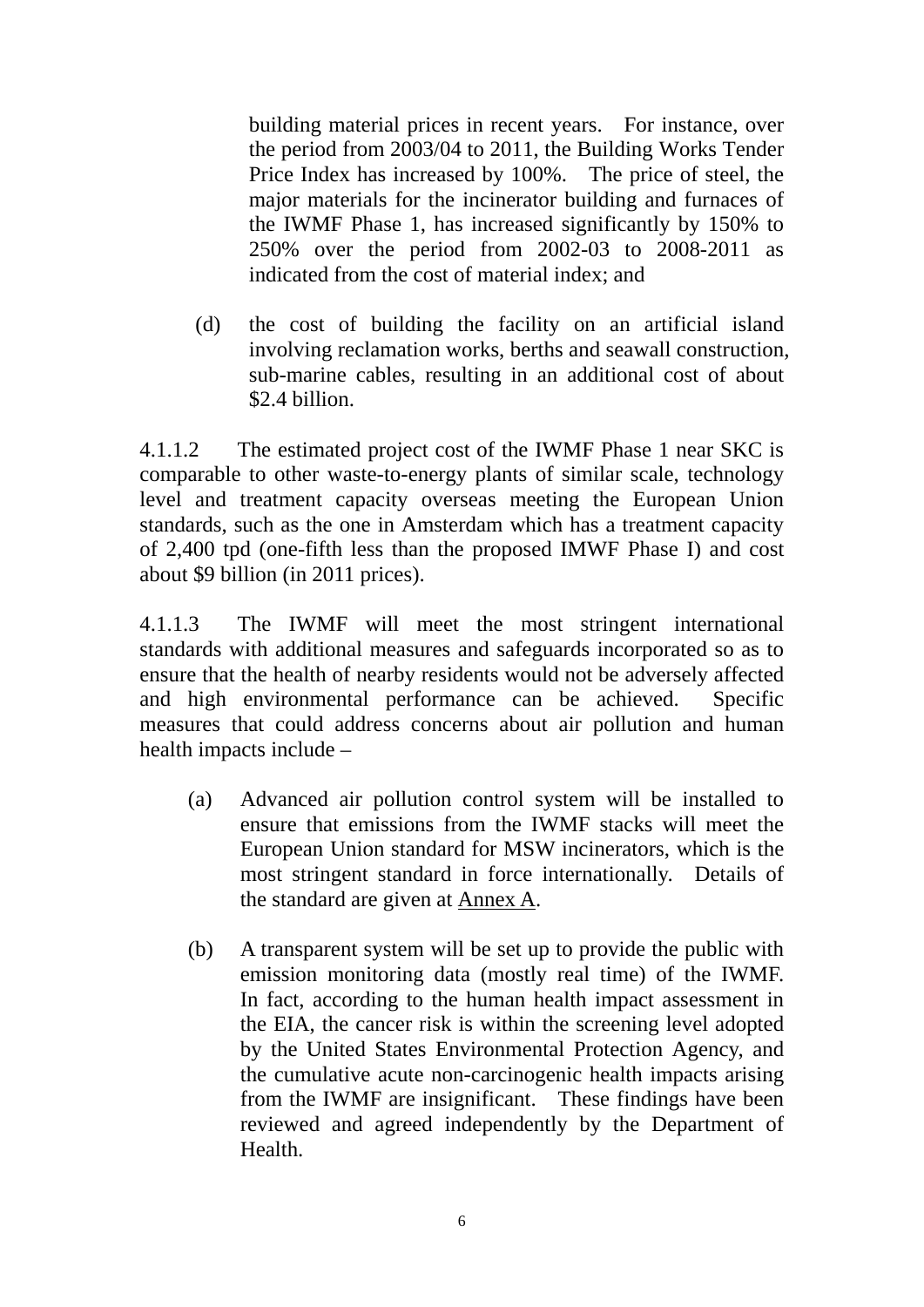4.1.1.4 The location plan and information relating to of IWMF Phase 1 are at Annex B.

### 4.1.2 District Consultation

4.1.2.1 As we mentioned in section 4.1.3.3 of the March paper, we further consulted the Islands District Council (IsDC) on 20 February 2012, after the earlier consultation with the former IsDC on 21 February 2011. As stated in section 4.1.3 of the March paper, we have been engaging the local community and concerned stakeholders, and over 50 meetings and briefings have been conducted since February 2011 to explain the project and address their concerns. In addition, a dedicated Working Group under the IsDC with senior representatives from Environment Bureau (ENB), Environmental Protection Department (EPD), Home Affairs Department (HAD) etc. has also been formed to facilitate communications and to follow up on the discussions at the IsDC on the project and to review the overall planning of district facilities to improve the environment of the district. The first Working Group meeting was held on 15 March 2012 and we will continue to work with all concerned Departments to support the work of the Working Group.

## 4.1.3 Addressing Local Needs for Betterment

4.1.3.1 It is common internationally to include community facilities in incinerator project to serve the community. Using the STF under construction as an example, we have incorporated into the design an environmental education centre and community facilities such as heated dipping pool, promenade and a woodland garden after consultation with Tuen Mun District Council (TMDC). We will continue to engage the IsDC on the provision of similar facilities in the IWMF Phase I.

4.1.3.2 The dedicated Working Group under IsDC will serve as a platform for gauging views from the local community for the planning of IWMF. We intend to engage the Working Group in developing an architectural and landscaping design for IWMF so as to blend into the surrounding natural and green environment. The IWMF will also include an environmental education centre and related visitor facilities showcasing waste management, ecological protection works, waste-to-energy and wastewater reuse technology. Furthermore, the ferry services set up between the IWMF and Cheung Chau during the construction and operation of the IWMF, together with the education centre and recreational and leisure facilities within the IWMF site will benefit the public in particular residents of Cheung Chau and other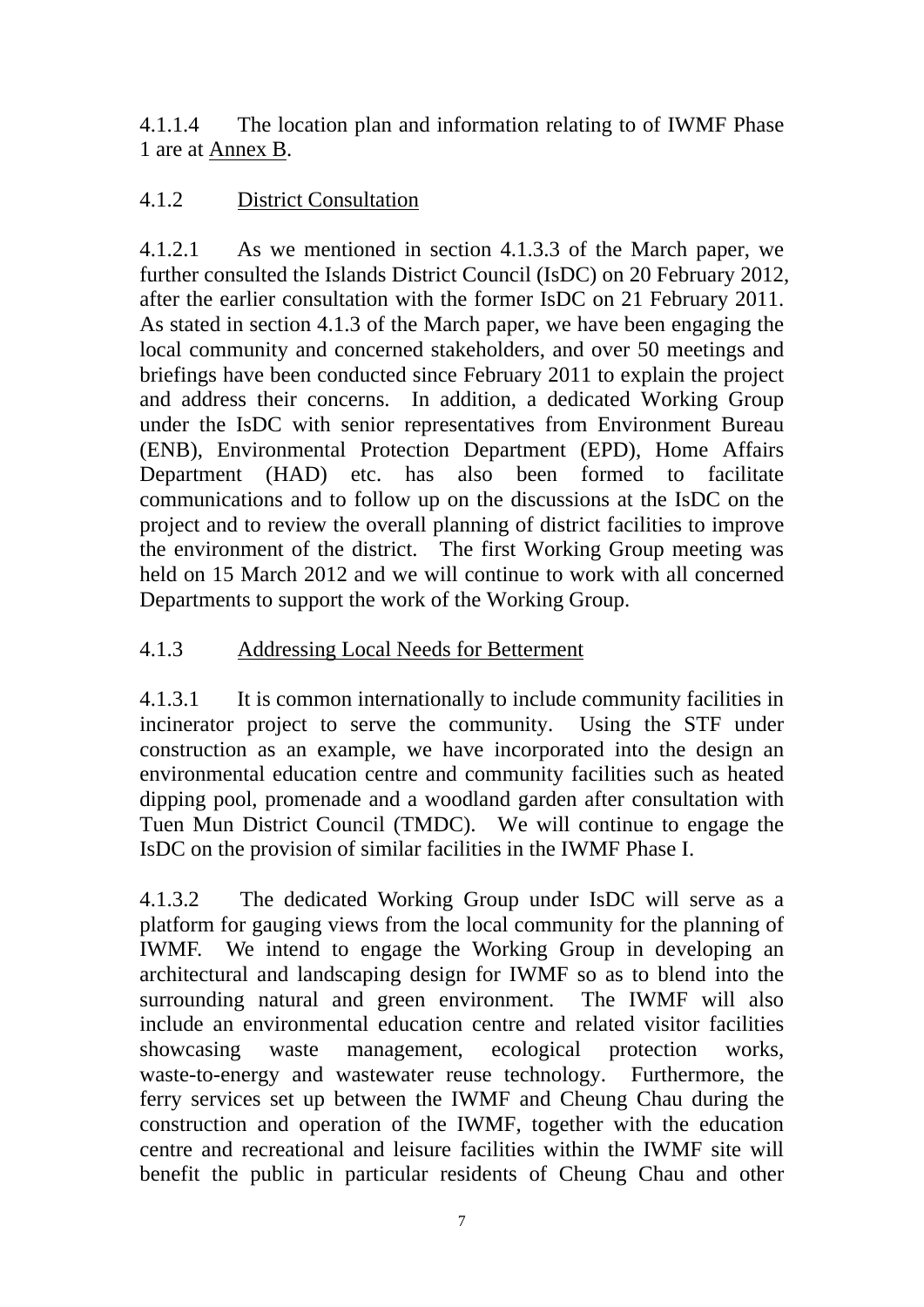outlying islands. The state-of-the-art facilities will help boost local tourism and related businesses.

# **4.2 5163DR: NENT Landfill Extension**

## 4.2.1 Addressing Local Needs for Betterment

4.2.1.1 As explained in section 4.2.3 of the March paper, we have maintained a continuous public involvement approach with all relevant parties since the inception of the project in 2004. As the proposed NENT Landfill Extension site is located between Ta Kwu Ling (TKL) and Sha Tau Kok (STK), the Ta Kwu Ling District Rural Committee (TKLDRC) and the Sha Tau Kok District Rural Committee (STKDRC) are the key stakeholders. The North District Office and EPD have set up a Working Group with representatives from the two rural committees in early 2009 to provide a forum for stakeholders to express views and to map out betterment programmes for the nearby community. A total of nine meetings have been held so far with the latest one held on 8 March 2012. The discussions at the Working Group have been satisfactory with most of the requests from the local community successfully met and resolved or being considered. For instance, we have been taking forward improvement to local facilities such as community hall, reading and activity room as well as village offices. Tree and shrub planting to the affected areas are being conducted to enhance the local environment. We will continue to maintain close liaison with the North District Council (NDC), local community and other relevant stakeholders via the Working Group platform as regards the NENT Landfill Extension project.

# 4.2.2 District Consultation

4.2.2.1 In a recent consultation with the NDC on 9 June 2011 regarding Hong Kong's latest waste management strategy and the action plan, including the implementation of the NENT Landfill Extension project, the NDC members were generally supportive of the waste management strategy, without any motion against the NENT Landfill Extension.

# **4.3 5164DR: SENT Landfill Extension**

### 4.3.1 Addressing Local Concerns on Odour

4.3.1.1 As outlined above, to address local concerns on odour, we have been implementing a wide range of mitigation measures in the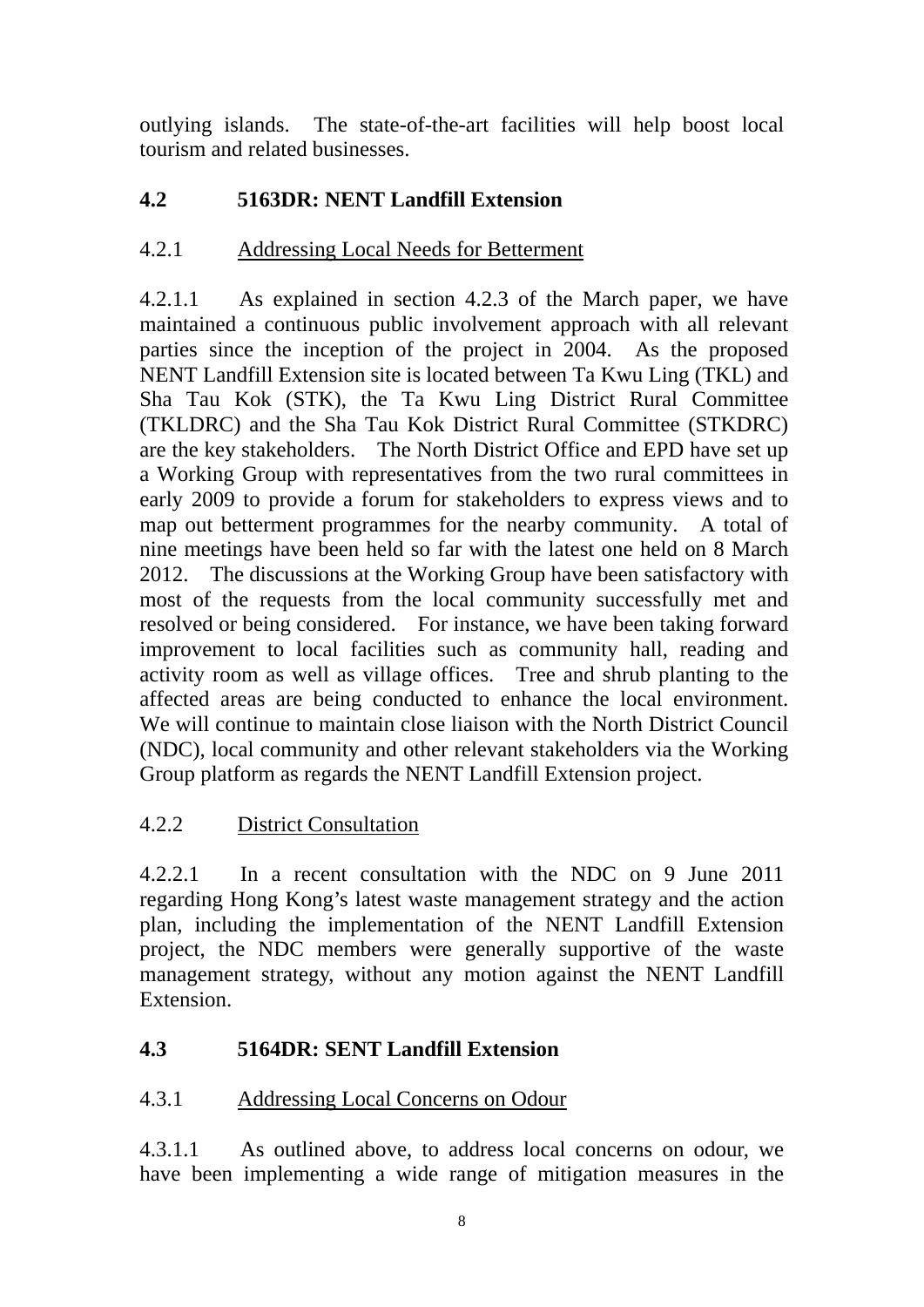existing landfill operation and would continue to improve the operation upon its extension. As regards the proposed SENT landfill extension, we have already taken on board Sai Kung District Council (SKDC) and local residents' sentiments, through significantly reducing the scale of the landfill extension, addressing fully the local community's concern about odour nuisance by putting in place a series of enhanced odour control measures at the existing landfill, and accepting only construction waste at the landfill extension. The odour caused by putrescible waste and sludge would be abated when the extension is commissioned. By then, the environmental and traffic impacts would also be significantly reduced, thus addressing the concerns of the local residents. For more details of the environmental control measures to mitigate the potential impacts caused by the landfill extension, please refer to section 4.3.4 of the March paper. We would continue to address the concerns of the local community and we intend to set up an environmental monitoring system and audit programme so as to ensure the effectiveness of the proposed mitigation measures.

### 4.3.2 District Consultation

4.3.2.1 We consulted SKDC on the revised proposal on SENT landfill extension on 3 May 2011. The meeting did not carry any motion against the proposal. We will continue to report to the SKDC on progress made in abating odour nuisance from the existing landfill and in the planning for the extension proposal. We would take on board any measures proposed by the Council in the operation of the extension as far as possible.

### **4.4 5165DR: WENT Landfill Extension**

### 4.4.1 District Consultation

4.4.1.1 As explained in section 4.4.3 of the March paper, we have maintained a continuous public involvement approach with all relevant parties since the inception of the project in 2004. To address TMDC members' concern, ENB took the lead and set up the Tuen Mun Development Liaison Working Group in 2009, with inter-departmental representatives from ENB, Development Bureau, Transport and Housing Bureau, Food and Health Bureau, HAD and TMDC members, to look into strategic matters relating to the long-term development of the district. Eight meetings have been held since March 2009, with the most recent one being held in August 2011 to follow up with TMDC members' proposals and to report on the progress and development of the action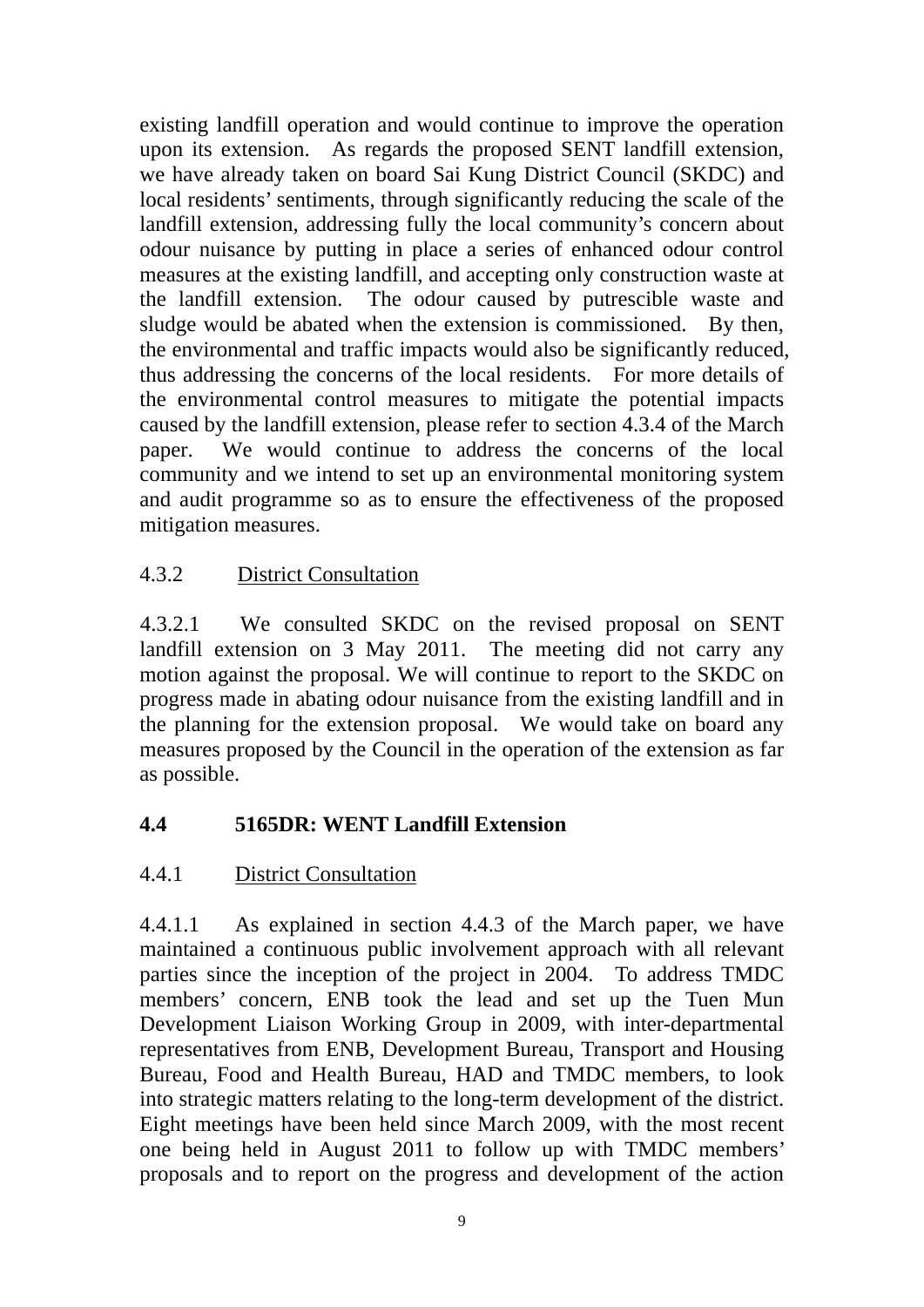items. The work of this Liaison Working Group is continuing upon the formation of the new TMDC in 2012. We will continue to maintain close liaison with TMDC, the local community and other relevant stakeholders in taking forward the project.

## **5. Advice Sought**

5.1 Members are invited to support our proposals for upgrading **5177DR, 5163DR, 5164DR** and **part of 5165DR** to Category A. Subject to Members' advice, we plan to submit our proposals for consideration by the LegCo PWSC in May 2012 with a view to seeking the FC's approval in June 2012.

### **April 2012 Environment Bureau/Environmental Protection Department**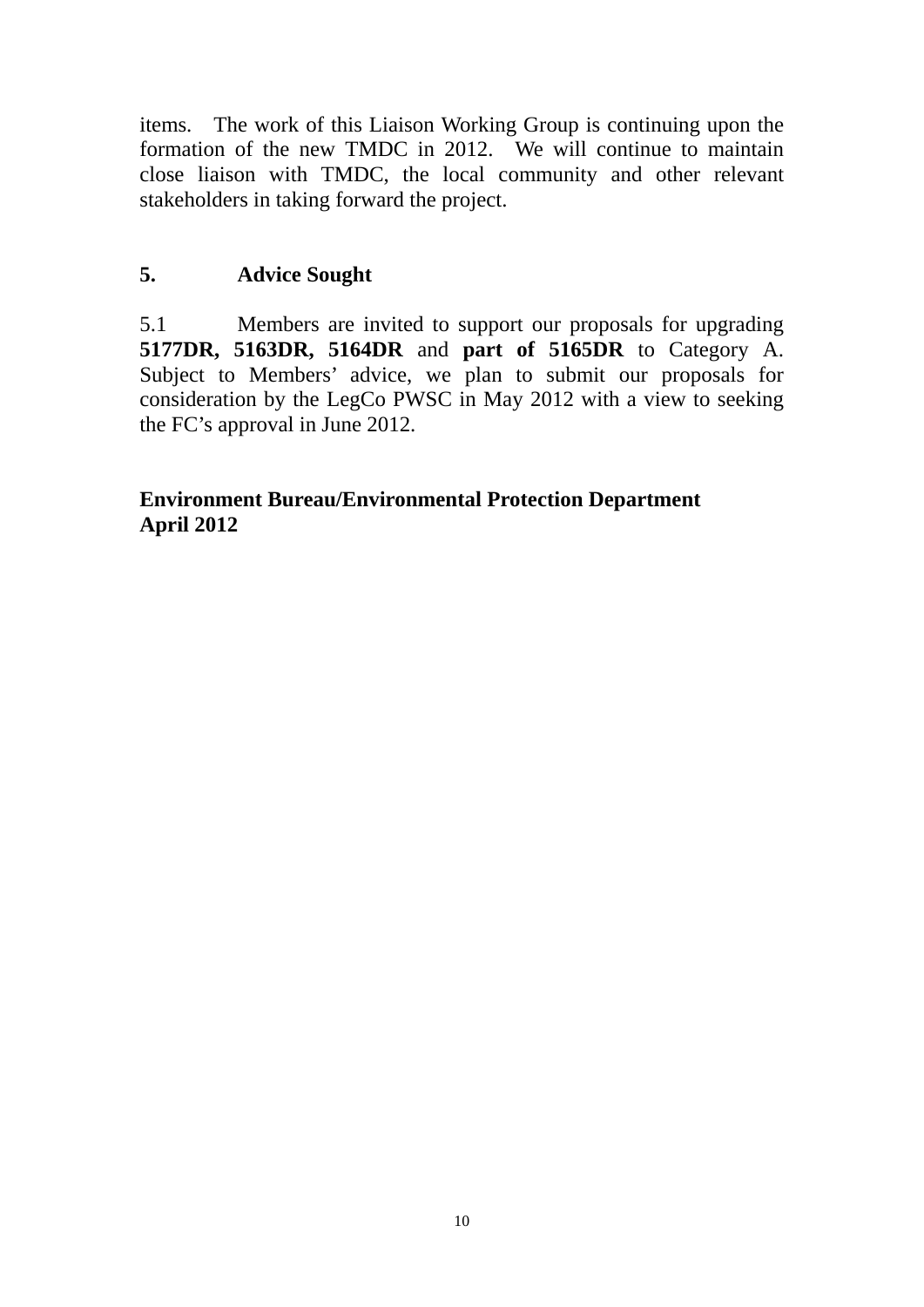### **European Union's Emission Limits in the Waste Incineration Directive**

| <b>Air Pollutant</b>                                              | $(mg/m^3)$   |                    |
|-------------------------------------------------------------------|--------------|--------------------|
|                                                                   | <b>Daily</b> | <b>Half-Hourly</b> |
| Particulates                                                      | 10           | 30                 |
| <b>Organic Compounds</b>                                          | 10           | 20                 |
| Hydrogen Chloride (HCl)                                           | 10           | 60                 |
| Hydrogen Fluoride (HF)                                            | 1            | 4                  |
| Sulphur Dioxide $(SO2)$                                           | 50           | 200                |
| Carbon Monoxide (CO)                                              | 50           | 100                |
| Nitrogen Oxides ( $NOX$ ) as Nitrogen Dioxide ( $NO2$ )<br>(Note) | 200          | 400                |
| Mercury                                                           | 0.05         |                    |
| Total Cadmium & Thallium                                          | 0.05         |                    |
| <b>Total Heavy Metals</b>                                         | 0.5          |                    |
| Dioxins & Furans (in mg I-TEQ m <sup>-3</sup> )                   | $1x10^{-7}$  |                    |

Note: With the additional measure to reduce nitrogen dioxide using selective catalytic reduction system, the proposed IWMF could further reduce nitrogen dioxide emissions to 100 mg/  $\text{m}^3$  (daily) and 200 mg/  $\text{m}^3$ (half-hourly).